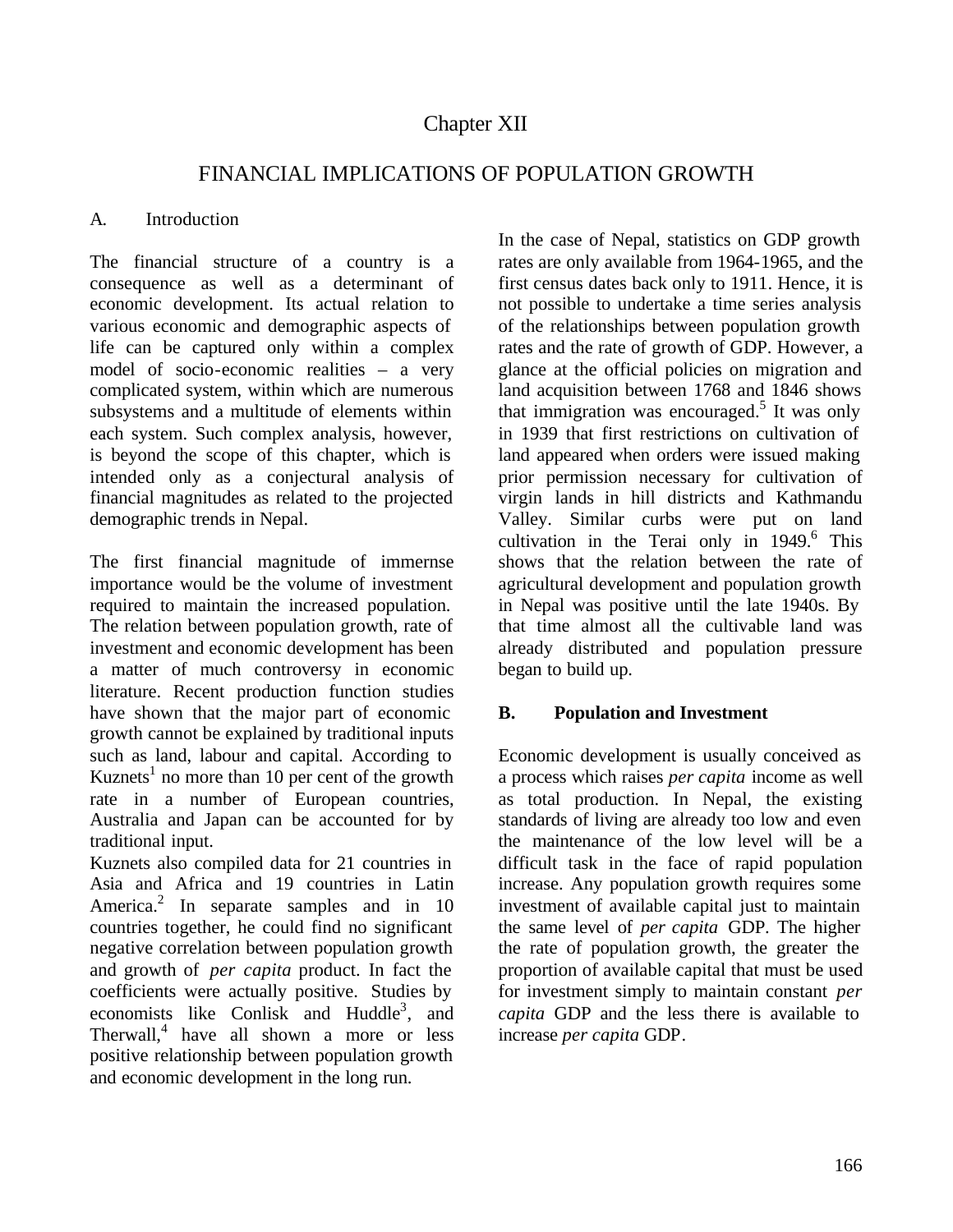|                   |                    |                                             |                   | Gross investment in millions of NRs |                                   |                                | At 1964/65 prices                       |        |                                |                                  |                                    |                           |         |
|-------------------|--------------------|---------------------------------------------|-------------------|-------------------------------------|-----------------------------------|--------------------------------|-----------------------------------------|--------|--------------------------------|----------------------------------|------------------------------------|---------------------------|---------|
| Year              | GDP at<br>current  |                                             |                   |                                     | Organized<br>industrial<br>sector |                                | <b>Agricultural</b><br>sector           |        | <b>Total in</b>                | <b>Gross</b><br>investment<br>as | GDP in                             | Percentage<br>increase in | Rate of |
|                   | millions<br>of NRs | prices in Government<br>sector <sup>a</sup> |                   | private<br>sector <sup>c</sup>      | <b>ADB</b><br>and<br>others       | private<br>sector <sup>c</sup> | <b>Commercial</b><br>banks <sup>e</sup> | sector | organised percentage<br>of GDP | millions<br>of NRs               | <b>GDP from</b><br>vear to<br>year | populati<br>increas       |         |
|                   |                    |                                             | NIDC <sup>b</sup> |                                     |                                   |                                |                                         |        |                                |                                  |                                    |                           |         |
| 34/65             | 5602               | 226.8                                       | 9.1               | 1.9                                 | 0.7                               | 0.3                            | 216.6                                   | 455.4  | 8.1                            | 5602                             |                                    |                           |         |
| 35/66             | 6909               | 274.1                                       | 8.1               | 1.6                                 | 2.7                               | 1.3                            | 318.3                                   | 606.1  | 8.8                            | 5996                             | 7.0                                |                           |         |
| 36/67             | 6411               | 265.1                                       | 8.4               | 1.7                                 | 12.7                              | 6.3                            | 367.7                                   | 661.9  | 10.3                           | 5902                             | $-1.6$                             |                           |         |
| 37/68             | 7173               | 281.1                                       | 3.9               | 0.8                                 | 11.2                              | 5.6                            | 403.4                                   | 706.0  | 9.8                            | 5942                             | 0.7                                | 2.                        |         |
| 38/69             | 7985               | 337.0                                       | 1.4               | 0.3                                 | 13.2                              | 6.6                            | 463.0                                   | 821.5  | 10.3                           | 6207                             | 3.6                                |                           |         |
| 39/70             | 8768               | 466.7                                       | 9.5               | 2.0                                 | 38.4                              | 19.2                           | 550.9                                   | 1086.7 | 12.4                           | 6367                             | 2.6                                |                           |         |
| 70/71             | 8938               | 452.1                                       | 12.0              | 2.4                                 | 41.4                              | 20.7                           | 683.4                                   | 1212.0 | 13.6                           | 6291                             | $-1.2$                             |                           |         |
| 1/72              | 10369              | 518.7                                       | 7.6               | 1.5                                 | 76.2                              | 38.6                           | 808.4                                   | 1451.0 | 14.0                           | 6487                             | 3.1                                |                           |         |
| '2/73             | 9969               | 557.3                                       | 14.2              | 3.0                                 | 68.2                              | 34.3                           | 997.2                                   | 1674.2 | 16.8                           | 6456                             | $-0.5$                             |                           |         |
| '3/74             | 12808              | 706.6                                       | 23.1              | 5.0                                 | 76.4                              | 38.2                           | 1385.4                                  | 2234.7 | 17.4                           | 6865                             | 6.3                                | 2.                        |         |
| '4/75             | 15074              | 916.5                                       | 53.8              | 10.8                                | 181.8                             | 90.9                           | 2182.4                                  | 3436.2 | 22.8                           | 7102                             | 3.5                                |                           |         |
| age               |                    |                                             |                   |                                     |                                   |                                |                                         |        |                                |                                  |                                    |                           |         |
| 1964/65           |                    |                                             |                   |                                     |                                   |                                |                                         |        |                                |                                  |                                    |                           |         |
| 1974/75           | 9091.5             |                                             |                   |                                     |                                   |                                |                                         | 1304.2 | 14.35                          |                                  |                                    |                           |         |
| which foreign aid |                    |                                             |                   |                                     |                                   |                                |                                         | 2563.0 | 2.82                           |                                  | 2.4                                | 2.                        |         |

#### Table 99. Financial investment in organized sector and rate of growth in GDP

*Sources:* Annual budget speeches, Ministry of Finance; Nepal Rastra Bank, *Quarterly Bulletin* and "Report of the Board of Governors" 1961/62-1964/65.

a Expenditure in development budgets.

b Nepal Industrial Development Corporation.

c Investment by private sector in NIDC-aided projects

d The Agricultural Development Bank was established only in 1968, but other institutions – the Land Reform Savings Corporation and Co-operative Bank – existed before that and figures also include them.

e Annual gross credit is derived according to following formula: Opening outstanding balance + closing outstanding.

f Does not include indirect foreign loans not reflected in the annual budgets.

A country must increase its level of investment in order to speed up the rate of growth of its economy. But an increasing population tends to depress the rate of investment. The ma in source of capital formation is domestic saving effected through refraining from consuming some part of the current gross national product and diverting that part for the enhancement of future production or for the rendering of future useful services. Through imported capital also contributes to capital formation in a large number of developing countries, by and large the capital required for the development of a

country must be generated by the people through savings and the useful employment of these savings. Population growth itself tends to increase current consumption since an increasing volume of output has to be devoted each year to feeding and clothing the additional numbers. This results in a smaller volume of investment, which in turn means a smaller increase in national income.

2

As estimate of the financial investment and the rate of increase in GDP in Nepal for the period 1964/65 to 1974/75 is shown in table 99. it will be noted that a gross investment of 14.3 per cent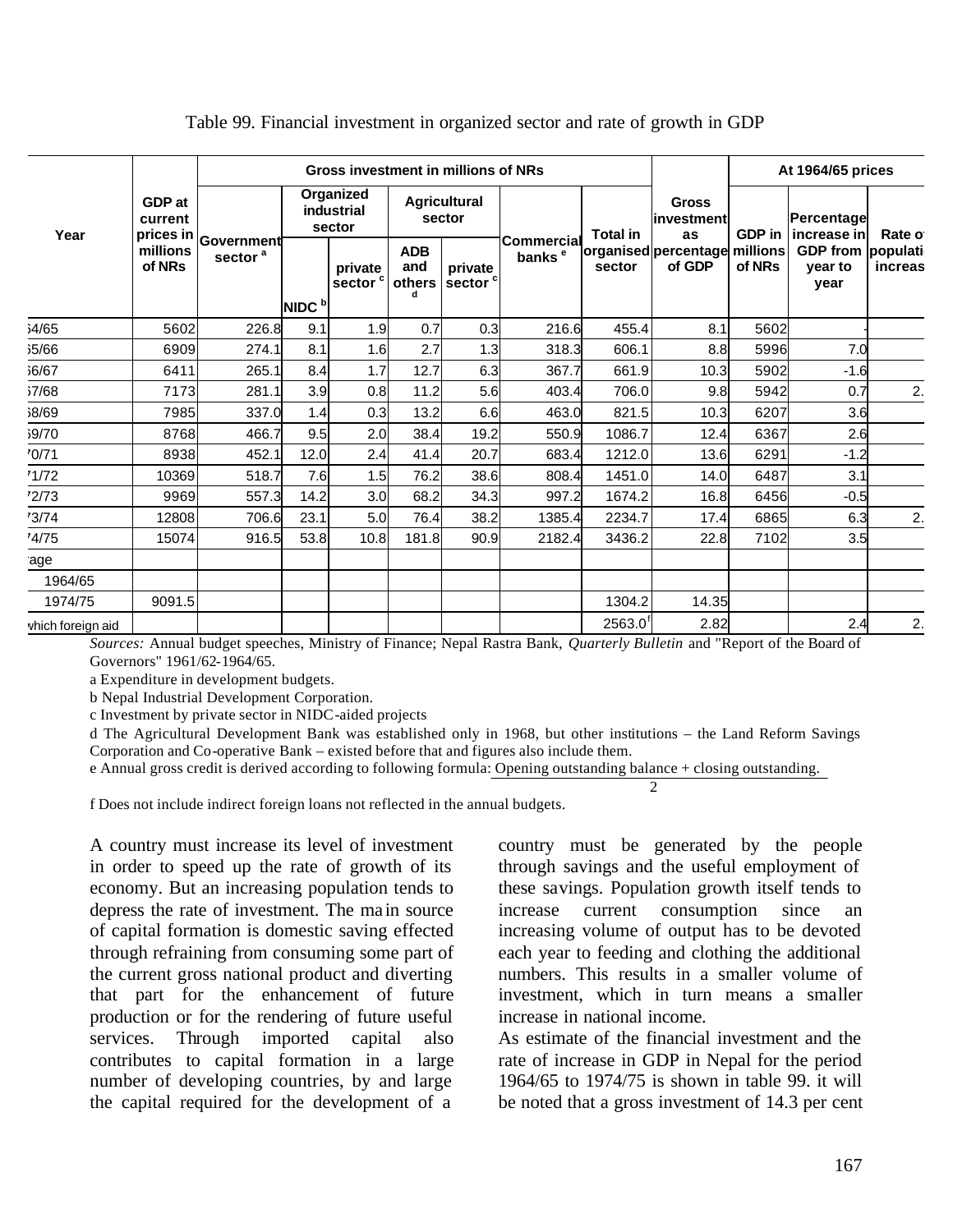in the organized sector has been sufficient to generate an annual growth rate of only 2.4 per cent in the economy. With an average increase in population of 2.2 per cent per annum during the same period, the annual net increase in *per capita* GDP has been just 0.2 per cent. If the current rate of population growth of 2.5 per cent per annum were to continue unchanged, then a financial investment around 15 per cent of the GDP will be necessary merely to maintain real *per capita* GDP at its present level. A 2 per cent increase in *per capita* GDP would require a financial investment of 25 per cent of the GDP. This is a possibility which is quite remote from the Nepalese perspective.

It may also be noted that of the 14.3 per cent of the GDP that was invested in the past, 2.8 per cent constituted foreign grants and loans. In view of the declining prospects of receiving foreign aid and the limited capacity of the export sector to bear the increasing burden of debt-servicing, it would not be realistic to expect an increasing rate of financing from this sector. Thus, in Nepal, the capital needed for investment must come from savings generated by the domestic sector. Accordingly, it would appear that the lower the rate of growth of the population, the larger will be the proportion of GDP that could be saved and invested, which will help the economic performance of the country.

Apart from depressing the rate of investment, an increasing population adversely affects the distribution of investments. A substantial proportion of the resources available for investment in economic development have to be diverted to meeting the social needs of the rising population in the way of school buildings, houses, hospitals and sanitation systems, etc.

Investments in these fields compete with investments in the directly productive spheres and result in an allocation of resources unsuited to the needs of maximum growth. Such a maldistribution of resources would itself have cumulative depressing effects on the level of future investment. Nepal is already facing problems of this sort. Not only do the consumption needs of a growing population tend to depress the rate of investment but the social services, education, health and housing themselves make increasing claims on investment resources.

## **C. Expenditure on Social Services**

In Nepal, the level of social development is very low and the Government is committed to providing the people with an expanded programme of education, health, housing and other social welfare measures. The country has been making an immense investment in education from the very start of its planned economic development. Health expenses have also claimed a large portion of the over-all government budget. It will be seen from table 100 that the share of expenditure on social services in the budget has increased from 16.0 per cent in 1961/62 to 22.6 per cent in 1977/78 and as a share of the Government's revenue, it has claimed as much as 30 to 40 per cent.

Even though a substantial proportion of the development and regular budges is spent on education and other social services, the enrolment rate for children aged 5-14 years is only around 30 per cent. The percentage of illiterates in the total population is still very high at about 81 per cent. One health post has to serve a population of about 28,100, while there is only one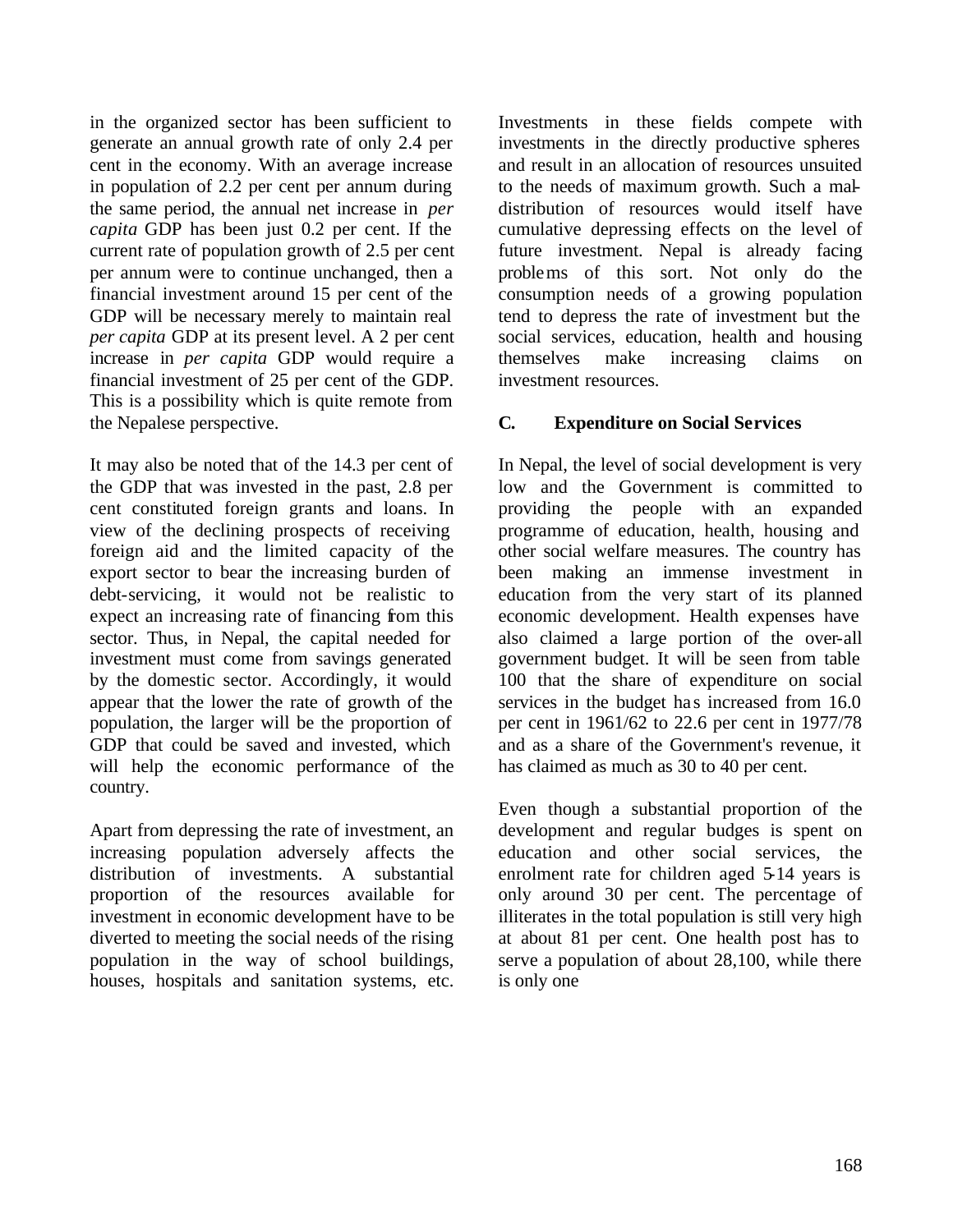Table 100. Expenditure on social services as a percentage of total revenue and total budget, 1961/62 – 1976/77

| <b>Financial year</b> | Total<br>revenue     | Total<br>budget <sup>a</sup> | <b>Expenditure on social services (millions)</b> | Social service<br>expenditure as<br>percentage of |                          |              |                  |                 |
|-----------------------|----------------------|------------------------------|--------------------------------------------------|---------------------------------------------------|--------------------------|--------------|------------------|-----------------|
|                       | (millions<br>of NRs) | (million of<br>NRs)          | <b>Education</b>                                 | <b>Health</b>                                     | Other social<br>services | <b>Total</b> | Total<br>revenue | Total<br>budget |
| 1961/62               | 90.2                 | 223.4                        | 13.2                                             | 8.9                                               | 13.6                     | 35.7         | 39.6             | 16.0            |
| 1971/72               | 553.5                | 889.6                        | 63.1                                             | 41.4                                              | 40.2                     | 144.7        | 26.7             | 16.3            |
| 1972/73               | 615.9                | 982.8                        | 90.0                                             | 47.3                                              | 57.6                     | 194.9        | 31.6             | 19.8            |
| 1973/74               | 766.4                | 1226.3                       | 113.1                                            | 58.4                                              | 61.2                     | 232.7        | 30.4             | 19.0            |
| 1974/75               | 1008.4               | 1513.7                       | 154.2                                            | 87.9                                              | 105.5                    | 347.6        | 34.4             | 23.0            |
| 1975/76               | 1115.6               | 1913.4                       | 229.4                                            | 126.5                                             | 106.5                    | 462.4        | 41.4             | 24.2            |
| 1976/77 <sup>b</sup>  | 1321.3               | 2371.6                       | 247.4                                            | 111.2                                             | 179.7                    | 538.1        | 40.7             | 22.7            |

*Sources:* Ministry of Finance, annual budget speeches; Nepal Rastra Bank, *Annual Report 1961/62-1964/65.*

a Total of development and regular budgets (including foreign aid).

b Revised estimates.

doctor per 34,000 persons. Only 6 per cent of the population in 1976 had piped water facilities, of which 3.7 per cent were in the urban areas and 2.3 per cent in rural area. Only about 30 per cent of the children below school age were of normal nutritional standards, while about 42 per cent suffered from first degree malnutrition, 24 per cent from second degree malnutrition and 5 per cent from third degree malnutrition. Thus Nepal is among those developing countries which have the highest percentage of children suffering from third degree malnutrition. The infant mortality rate is one of the highest in the world and life expectancy one of the lowest.

Table 101 gives comparative data for selected social indicators for a few developing countries in the ESCAP region. It will be noted from this table that in 1976 Nepal was still trailing far behind the levels attained by other developing countries of the region in the period 1965-1970. clearly, the present social service infrastructure in Nepal is grossly inadequate. Therefore the Government will have to continue to emphasize the development of the social services in the country. Future expenditure on these services

will naturally be linked to the growth in the population.

In order to estimate the expenditure on social services during the next two decades or so, we have used the three sets of population projections prepared by Rajbanshi and  $G$ ubhaju<sup>7</sup> (table 102). The assumptions made in these projections in regard to the future course of fertility and mortality are summarized in chapter VIII. In all three projections, mortality rates are assumed to decline and consequently life expectancies increase over the years covered by the projection. Net international migration has also been assumed to be nil during this period. The only variable in the three projections is the fertility rate. In the "high" projections it was assumed that age-specific marital fertility rates of 1971-1976 would remain constant throughout the projection period, while in the "medium" projections these rates were assumed to decline in such a manner as to result in a cumulative decline of 10 per cent in 20 years while in the "low" projection there will be a cumulative decline of 20 per cent during the 20-year period. The projections indicate that the population of Nepal would be around 26 million at the maximum and 24 million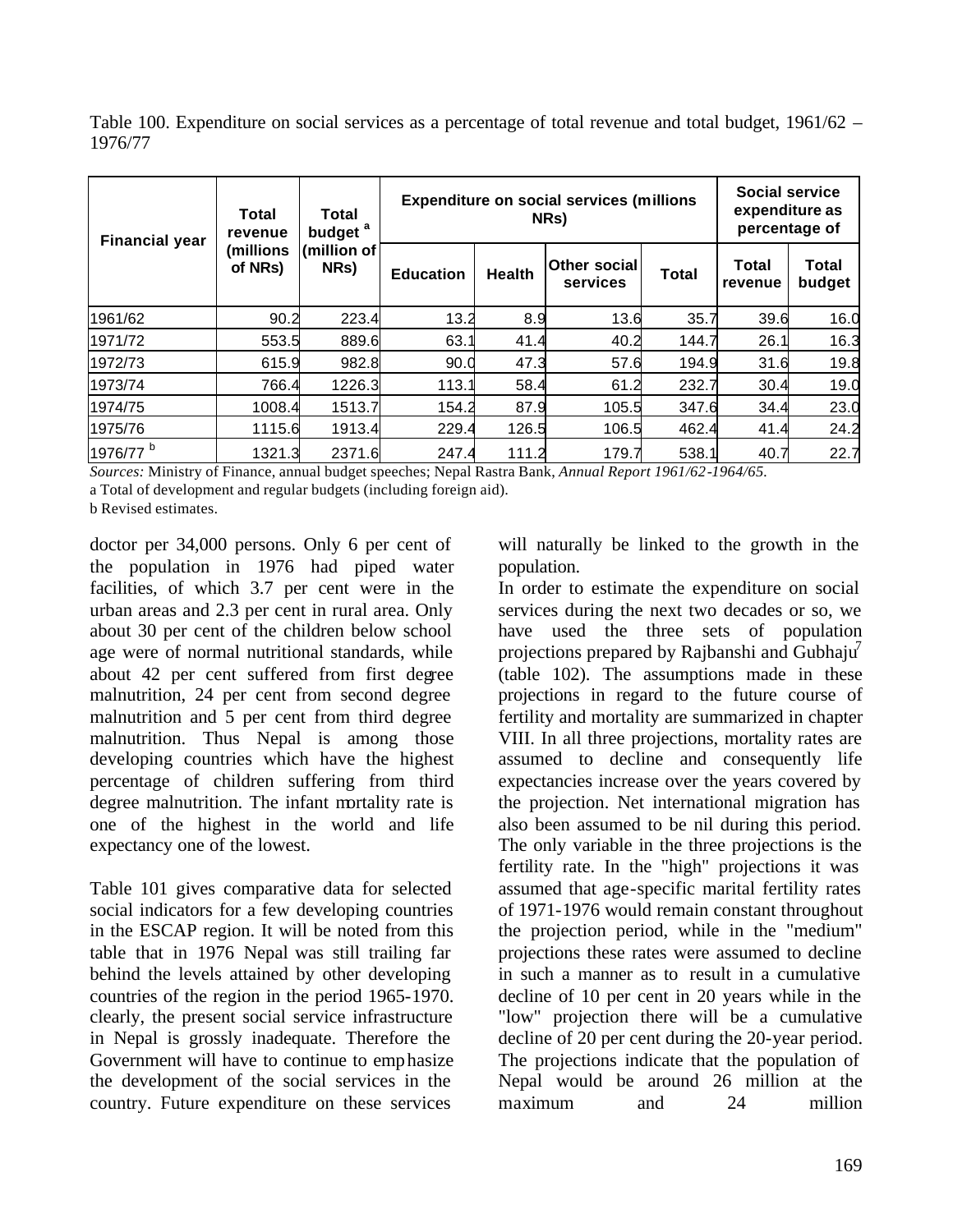|                                                                                                                    | <b>Unit</b> | Nepal <sup>a</sup> |                   |      |      |      | India Indonesia   Sri Lanka   Thailand   Philippines | Peninsular<br><b>Malaysia</b> |
|--------------------------------------------------------------------------------------------------------------------|-------------|--------------------|-------------------|------|------|------|------------------------------------------------------|-------------------------------|
| Population per physician (1969)                                                                                    | persons     | 34049              | 5240              |      | 3690 | 8410 | 10220                                                | 423                           |
| Hospitals beds per 100000 population                                                                               | numbers     | 17                 | 59                | 69   | 313  | 82   | 81                                                   | 36 <sup>°</sup>               |
| Acceptors of family planning programme per<br>1000 women of ages 15-44 (1972)                                      | percent     | 6.1                | 47.6              | 35.8 |      | 49.9 | 73.8                                                 | 26.                           |
| Infant mortality rates per1000 (1965)                                                                              | numbers     | 158.5              | 139               | 87.2 | 55.8 | 31.2 | 72.4                                                 | 5 <sub>1</sub>                |
| Death rates per 1000 population                                                                                    | numbers     | 19                 | 16.0 <sup>°</sup> | 9.2  |      | 7.1  | 7.3                                                  | 7.5                           |
| Per capita level of expenditure on health services<br>(1970)                                                       | rupees      | 8.5                | 10.4              | 37.7 | 47.2 | 17.3 | 13.32                                                | 90.                           |
| Enrolment ratio at all levels of education as<br>percentage of total population aged 5-24 years<br>$(1967 - 1969)$ | percent     | 17                 | 33.4              | 27.6 | 48   | 36.8 | 53                                                   | 44.                           |
| Adults literacy rate (1970)                                                                                        | percent     | 14                 | 36 <sup>6</sup>   | 59.6 | 77.1 | 78.6 | 83.4                                                 | 60.                           |

Table 101. Some indicators of social infrastructure

*Sources:* "Population policies and economic development", IBRD report, 1974; Leslie Corse Jr. and Deborah Oakley, "Consequences of population growth for health services in less developed countries-an initial appraisal" in *Rapid Population Growth: Research Papers* (Baltimores, The John Hopkins Press, 1971): *Population of the Republic of Korea,*  Country Monograph Series No. 2 (ESCAP, 1975).

a Figures are for 1975, 1976.

b For 1973, extracted from IBRD economic report, May 1973.

Table 102. Trends in Population, 1971-2001 (Millions)

|      | <b>Projected population</b> |                               |       |  |  |  |  |  |  |  |
|------|-----------------------------|-------------------------------|-------|--|--|--|--|--|--|--|
| Year | High <sup>a</sup>           | <b>Medium   Medium</b><br>, b | c     |  |  |  |  |  |  |  |
| 1971 | 11.56                       | 11.56                         | 11.56 |  |  |  |  |  |  |  |
| 1976 | 13.08                       | 13.08                         | 13.08 |  |  |  |  |  |  |  |
| 1981 | 14.08                       | 14.75                         | 14.70 |  |  |  |  |  |  |  |
| 1986 | 16.83                       | 16.67                         | 16.50 |  |  |  |  |  |  |  |
| 1991 | 19.32                       | 18.96                         | 18.60 |  |  |  |  |  |  |  |
| 1996 | 22.38                       | 21.71                         | 21.04 |  |  |  |  |  |  |  |
| 2001 | 26.13                       | 24.97                         | 23.82 |  |  |  |  |  |  |  |

*Source:* B.S. Rajbanshi and B.B. Gubhaju, "Population projections for Nepal, 1971-2001" (Kathmandu, Tribhuvan Univestiy, 1976), table 9.

a Constant fertility.

b 10 per cent decline in fertility.

c 20 per cent decline in fertility.

at the minimum depending upon movements in fertility rates.

For a proper assessment of probable future investment requirements, however, it is necessary to go into the details of population structure and composition. Different sex and age structure, as well as spatial distribution of population, have important bearings on the financial requirements. The percentage of people in different age groups to total population varies for different projections. Consequently, the projected number of school going children, the number of women in their fertile age group, as well as the proportion of older people, are different for each fertility rate assumption as is evident from table 102.

According to the high projection, the number of school children, the number of women in the fertile age group and the number of people in the labour force are expected to increase by 113, 85 and 92 per cent respectively by the year 2001 (see table 103). The medium projection results in an increase of 97 per cent for school children, 83 per cent for fertile women and 89 per cent for the labour force. The corresponding figures for the low projection are 90, 80 and 87 per cent respectively. Providing jobs for the doubled number of job seekers, family planning services for 5.6 million women in fertile age group, health facilities for 26million and minimum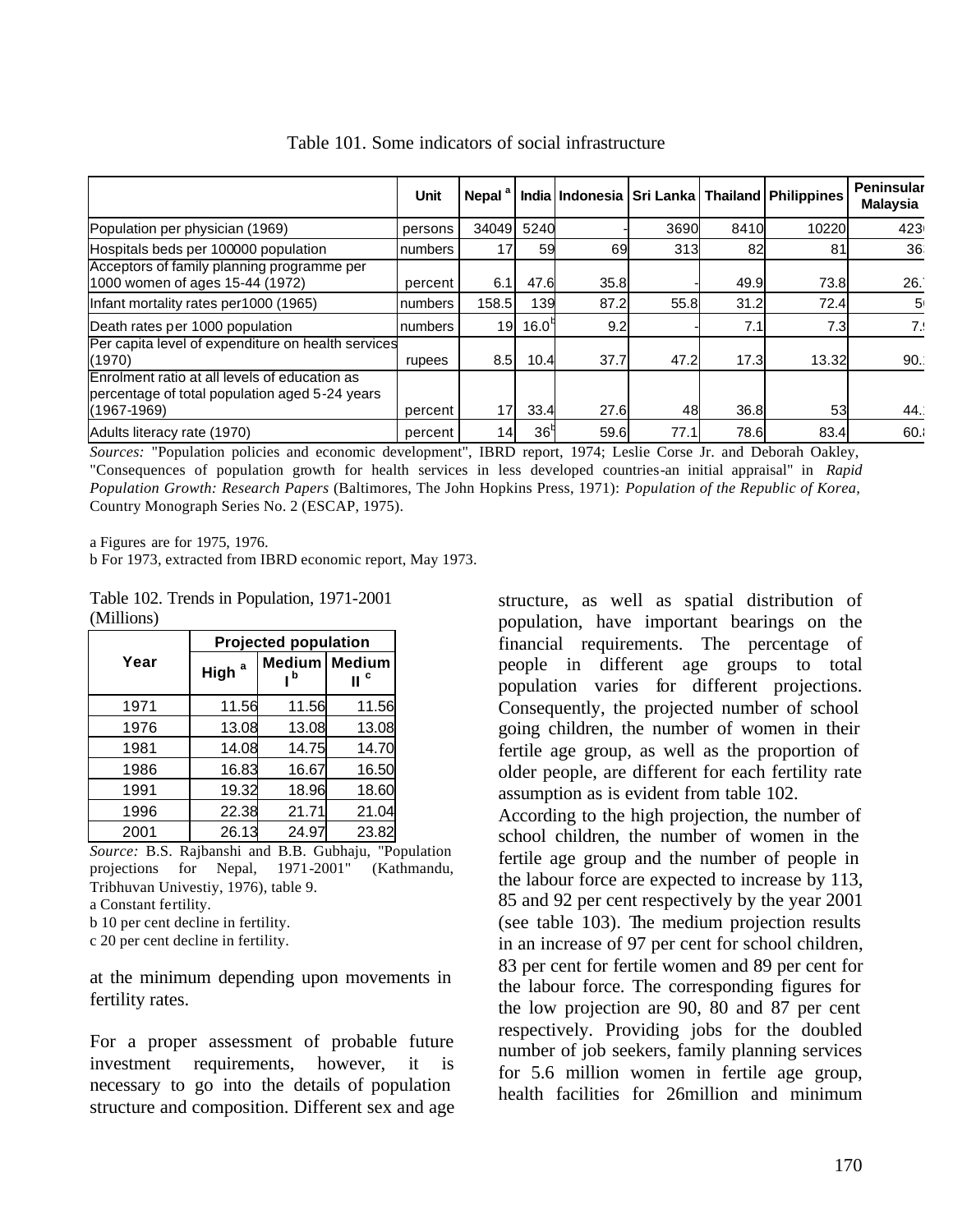education for school-age children will be a tremendous task. Even if the fertility rate is reduced by 10 or 20 per cent in 20 years, it will not make much difference in the magnitude of the problem. Given Nepal's natural resources, socio-economic structure and the quality of the human factor, the future prospects do not look encouraging. The Government will have to double its efforts on all fronts merely to keep Nepal where it is at present.

In order to make realistic estimates of expenditure on social services in the future, it is essential to examine carefully past developments and make plausible assumptions in regard to the future. In the past, education has claimed the largest share of public expenditure and it will continue to do so in the future. In the past, education has claimed the largest share of public expenditure and it will continue to do so in the future. At present, only about 45 per cent of the children in the primary school-going age group 5-9 years are enrolled in schools. The enrolments in the secondary schools constitute only about 11 per cent of children aged 10-14 years and about 23 per cent of the total primary enrolments. In all, only about 30 per cent of the children in the age group 5-14 years are enrolled in schools. Compared with a large number of developing countries in the region, school enrolment rates in Nepal are very low. It will not be politically acceptable for this very low level to continue and there will be strong pressures to increase the present levels substantially. Economically too it will be advisable to increase present levels of enrolment and thereby improve the quality of the labour force.

The educational targets set by Asian countries in 1970 aim at universal primary education by 1980. For the purposes of the present estimates, it is assumed that Nepal will strive to achieve this target by the year 2001. in regard to secondary education, it is assumed that the sharpness of the educational pyramid will decrease at an accelerated rate and that the number of children in secondary education as a proportion of those enrolled in the primary grades will increase from the present level of 23 per cent to 40 per cent by the year 2001. in 1976, the number of students in higher educational institutions constituted only 2.6 per cent of the total number of school children. For the future it is assumed that the proportion will increase to 5.0 per cent in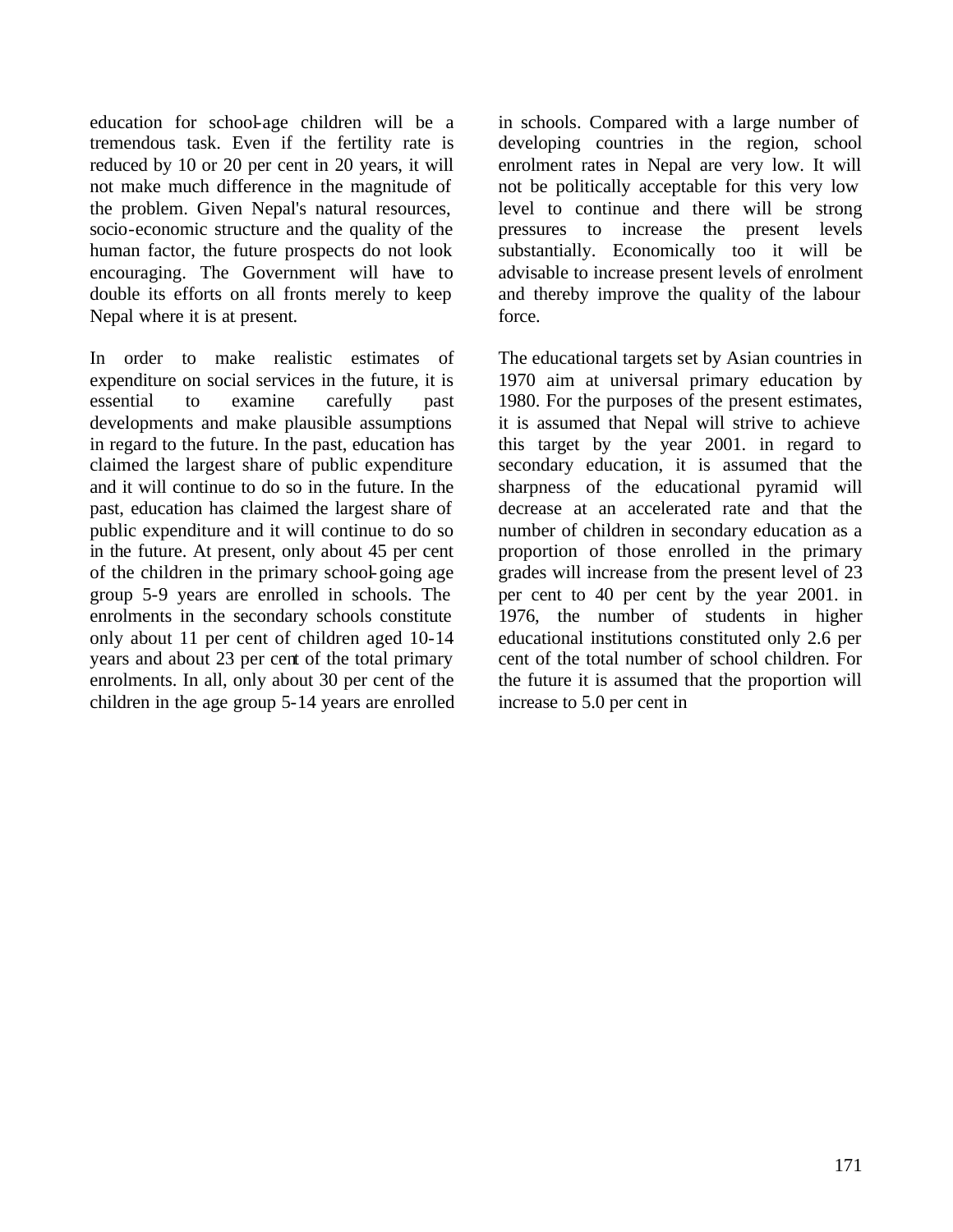| Table 103. Projected total population, labour force, women aged 15-49 years, children of school age |  |  |  |
|-----------------------------------------------------------------------------------------------------|--|--|--|
| and total number of dependents, 1981-2001                                                           |  |  |  |

|                        | Total      | Labour                                          | Women |             | School age children |              | <b>Dependents</b> |                    |  |
|------------------------|------------|-------------------------------------------------|-------|-------------|---------------------|--------------|-------------------|--------------------|--|
| <b>Projection year</b> | population | aged 15-49 <sup>b</sup>  <br>force <sup>a</sup> |       | primary 5-9 | <b>Middle 10-14</b> | <b>Total</b> | <b>Number</b>     | Ratio <sup>c</sup> |  |
| 1971 (Actual)          | 11556      | 6506                                            | 2776  | 1623        | 1326                | 2949         | 5351              | 82.2               |  |
| 1976 (Estimates)       | 13080      | 6886                                            | 3033  | 1656        | 1586                | 3242         | 6194              | 90.0               |  |
| Projections            |            |                                                 |       |             |                     |              |                   |                    |  |
| High                   |            |                                                 |       |             |                     |              |                   |                    |  |
| 1981                   | 14797      | 7791                                            | 3388  | 2121        | 1623                | 3744         | 7006              | 89.9               |  |
| 1986                   | 16829      | 8680                                            | 3732  | 2365        | 2085                | 4450         | 8148              | 93.9               |  |
| 1991                   | 19318      | 9983                                            | 4239  | 2706        | 2331                | 5037         | 9335              | 93.5               |  |
| 1996                   | 22379      | 11455                                           | 4847  | 3167        | 2673                | 5840         | 10923             | 95.4               |  |
| 2001                   | 26131      | 13201                                           | 5612  | 3764        | 3137                | 6901         | 12930             | 98.0               |  |
| Medium                 |            |                                                 |       |             |                     |              |                   |                    |  |
| 1981                   | 14746      | 7791                                            | 3388  | 2121        | 1622                | 3744         | 6954              | 86.3               |  |
| 1986                   | 16666      | 8680                                            | 8680  | 2316        | 2084                | 4400         | 7985              | 92.0               |  |
| 1991                   | 18959      | 9983                                            | 9985  | 2596        | 2283                | 5566         | 8976              | 86.9               |  |
| 1996                   | 21707      | 11408                                           | 4825  | 2971        | 2565                | 5536         | 10298             | 90.3               |  |
| 2001                   | 24927      | 13047                                           | 5538  | 3450        | 2943                | 6394         | 11845             | 90.8               |  |
| Low                    |            |                                                 |       |             |                     |              |                   |                    |  |
| 1981                   | 14696      | 7791                                            | 3388  | 2121        | 1622                | 3744         | 6904              | 88.6               |  |
| 1986                   | 16503      | 8680                                            | 8680  | 2269        | 2084                | 4354         | 7822              | 90.7               |  |
| 1991                   | 18599      | 9983                                            | 9983  | 2484        | 2236                | 4720         | 8616              | 86.3               |  |
| 1996                   | 21035      | 11362                                           | 4803  | 2776        | 2455                | 5231         | 9672              | 85.1               |  |
| 2001                   | 23818      | 12894                                           | 5466  | 3137        | 2750                | 5887         | 10924             | 84.7               |  |

*Source:* Bhabani S. Rajbanshi and Bhakta B. Gubhaju, "Population projections for Nepal, 1971-2001", Tribhuvan University, Kathmandu, 1976 (mimeo).

a Population aged 15-59 years

b Women in fertile age groups.

c. Total of 0-14 and 60 and over as proportion of those aged 15-59 years.

2001. The various assumption discussed above are summarized in table 101.

The expenditure on education has also been growing very fast in recent year. It has increased by almost 19 times between 1961/62 and 1976/77. the details of actual expenditure on education are not available. However, the expenditure per school child was derived by dividing the total expenditure on education, excluding the expenditure on higher education,<sup>8</sup> by the number of school-going children. This method assumes that the structure of the

education budget will remain constant throughout the projection period.

It will also be noted that the cost of education materials, construction materials and labour has also increased rapidly over the years. In the absence of actual cost figures, the Indian wholesale price index is taken as an approximate measure of cost escalation during the period 1961/62 to 1970/71. The wholesale price index of India has risen from 100 in 1961/62 to 312 in 1970/71 giving an approximate annual rate of 8 per cent. $9$  It further assumed that the rate of cost increase will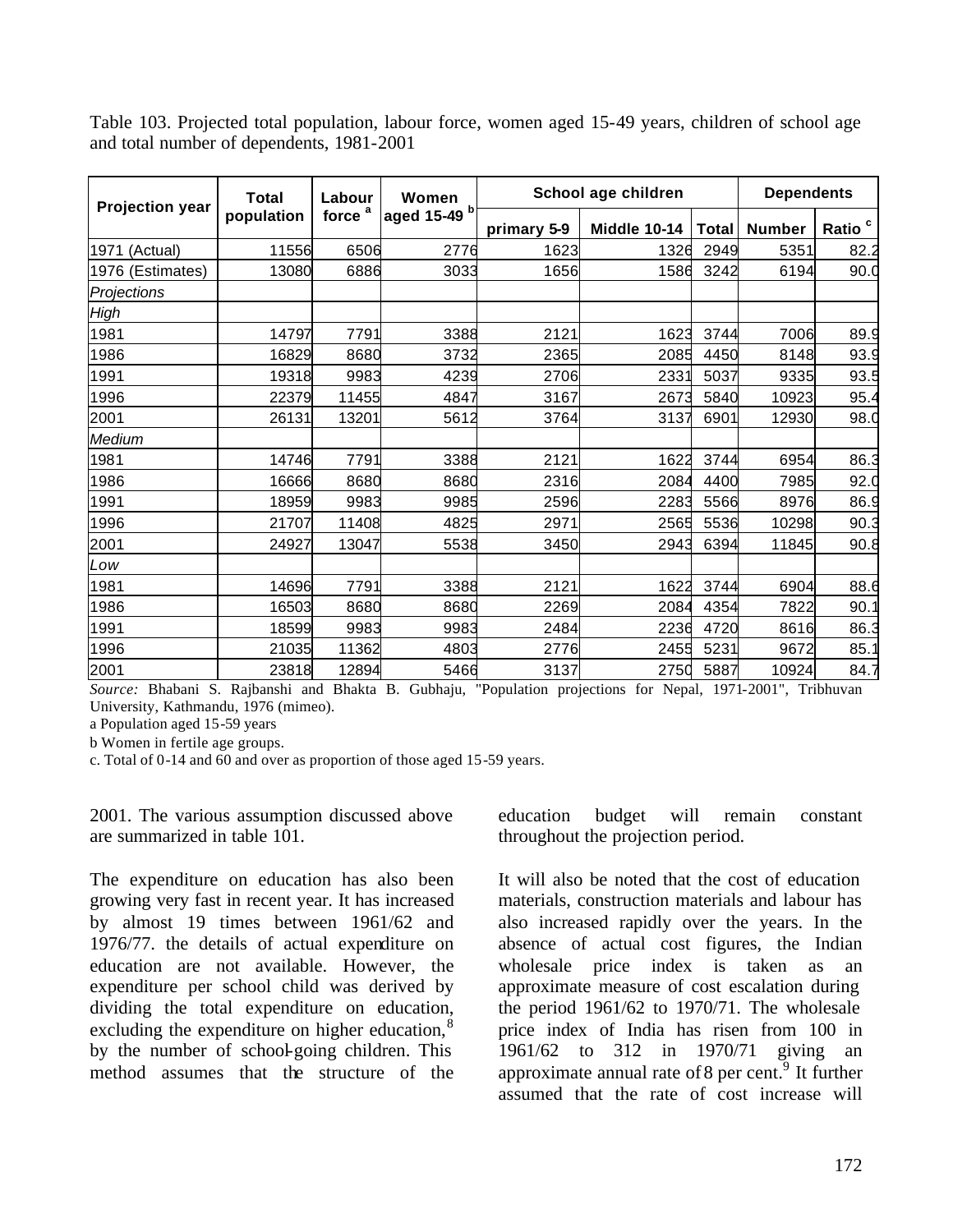remain constant at about 8 per cent until the year 2001.

At present, health services cover only a minor section of the population. As noted earlier, one health post serves a population of about 28,100. The Government plans to expand the health network to cover the entire country by 1991 and to increase the number of health posts so that one health post will have to serve a population of only 11,000. Nevertheless, considering the fact that the requirements for health and hospital facilities will increase over the years, it is considered reasonable to increase the number of health posts so as to achieve a health-post population ratio of 1:10,000 by the year 2001. This would mean that the number of health posts should increase from the present level of 466 to 2,382 by the year 2001 if population trends follow the pats assumed in the low projections and to 2,613 if assumption made for high projections remain valid.

The present level of family planning and childcare services is rudimentary and grossly inadequate to make a definite contribution towards fertility reduction and improvement in nutritional levels. There are only 197 health posts in the country providing integrated health services, including FP/MCH services. One FP/MCH health post has to cover 15,395 women aged 15-49 years. The proportion of women in the fertile age group 15-49 years accepting family planning methods is only 5.6 per cent. This is comparatively a low proportion, even for a developing country, and every effort should be made to increase the acceptancy rate. A reasonable target of providing FP/MCH services to only 10,000 women from each health post by the year 2001 will require the establishment of an additional 264 health posts.

As noted earlier, facilities for pure drinking water are limited to only a few big cities and only 6 per cent of the total population enjoy these facilities. It is the avowed policy of the government to make available these facilities to as large a section of the population as possible. Because, of the difficult terrain and scattered mode of living, supplying pure drinking water to the people in the hilly areas is very expensive. However, increased density of population will reduce the cost *per capita*. For the purposes of our present exercise, it is assumed that the supply of pure drinking water should be made available to 10 per cent of the population by 1981, 32 per cent in 1991 and to the entire population by the end of the century. In the absence of actual estimates on the cost of providing drinking water facilities in different areas, a very crude estimate has been made by dividing the total expenditure incurred on providing drinking water by the population served by these services.

As noted earlier, the population in the working age group is expected to increase from 6.9 million in 1976 to about 13.0 by the year 2001. This increase cannot be sustained by Nepal's land resources alone. If 96 per cent of the population continued to depend on agriculture as at present, the pressure on cultivable land would increase from 3.6 to 7.2 persons per hectare in 2001 if current fertility rates were to remain constant, and to 6.8 persons per hectare if there were to be a decline in fertility by 20 per cent. If the rate of urbanization continues at the same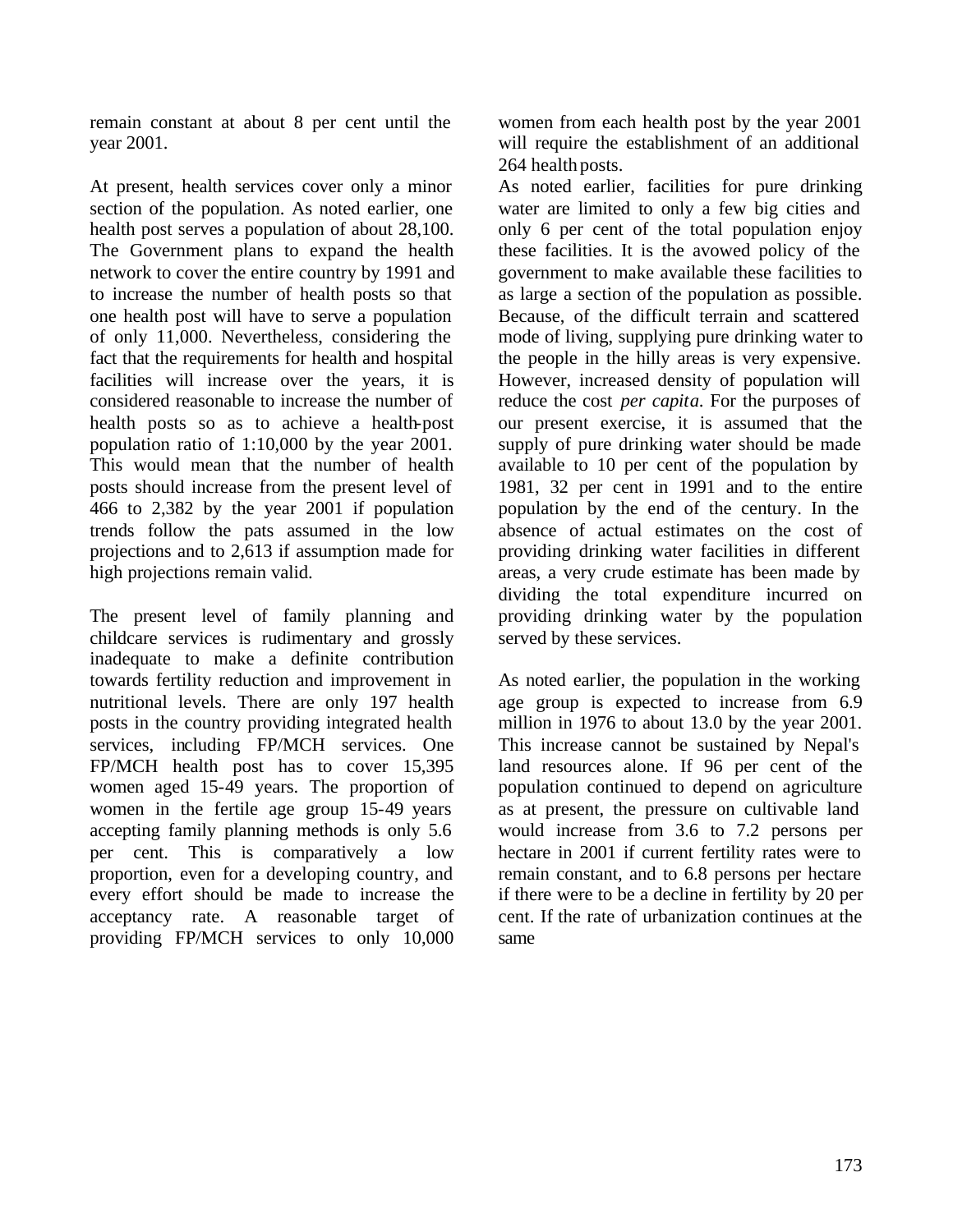|               | Children in                                                  | Children in secondary schools as<br>percentage of |    |                                   |    | <b>Students in higher</b><br>educational institutions as<br>percentage of | <b>Total school</b><br>children and<br>students in |               |             |                 |    |                            |  |            |  |  |                                                                              |  |
|---------------|--------------------------------------------------------------|---------------------------------------------------|----|-----------------------------------|----|---------------------------------------------------------------------------|----------------------------------------------------|---------------|-------------|-----------------|----|----------------------------|--|------------|--|--|------------------------------------------------------------------------------|--|
|               | primary<br>school as<br>percentage<br>of total<br>population | <b>Children in primary</b><br>schools             |    | Total<br>population<br>of 10-14 a |    |                                                                           |                                                    |               |             | School children |    | Total<br>of 15-24<br>years |  | population |  |  | higher<br>education as<br>percentage of<br>total population<br>of 5-24 years |  |
|               | of 5-9 years                                                 |                                                   |    |                                   |    |                                                                           |                                                    |               |             |                 |    |                            |  |            |  |  |                                                                              |  |
|               |                                                              |                                                   |    | Ш                                 | Ш  |                                                                           |                                                    | Ш             | Ш           |                 |    | Ш                          |  |            |  |  |                                                                              |  |
| 1976 (Actual) | 45                                                           | 23                                                | 11 |                                   | 11 | 2.6                                                                       | 1.0 <sub>l</sub>                                   |               | $1.0$   1.0 | 17              | 17 | 17                         |  |            |  |  |                                                                              |  |
| 1981          | 60                                                           | 25                                                | 22 | 22                                | 22 | 3.0                                                                       | 1.6                                                |               | $1.6$   1.0 | 25              | 25 | 25                         |  |            |  |  |                                                                              |  |
| 1991          | 80                                                           | 35                                                | 32 | 32                                | 31 | 3.9                                                                       | 2.0                                                |               | $1.9$ 1.9   | 35              | 34 | 33                         |  |            |  |  |                                                                              |  |
| 2001          | 100                                                          | 40                                                | 60 | 59                                | 57 | 5.0                                                                       |                                                    | $4.3$ 5.1 4.8 |             | 47              | 46 | 44                         |  |            |  |  |                                                                              |  |

Table 104. Assumed targets of educational achievements, 1976-2001.

a The proportion of primary and secondary school children is assumed while the proportion to total population in the relevant age group is derived. Therefore the percentage vary for different projections.

#### Table 105. Per Capita cost of social services to the Government<sup>a</sup> (Nepal rupees)

| $(1.9)$ ur Tupoo $7$                                        |        |        |         |         |
|-------------------------------------------------------------|--------|--------|---------|---------|
|                                                             | 1976   | 1981   | 1991    | 2001    |
| Per school child                                            | 170    | 250    | 540     | 1165    |
| per Student in higher education                             | 3948   | 5801   | 12524   | 27038   |
| FP/MCH per fertile woman(15-49)                             | 3.94   | 5.79   | 12.5    | 26.99   |
| per health post providing FP/MCH integrated health services | 61000  | 90000  | 194000  | 418000  |
| per health post (FM/MCH expenses excluded)                  | 369000 | 542000 | 1171000 | 2527000 |
| Other health services Per capita                            | 7.59   | 11.15  | 24.08   | 51.98   |
| Drinking water per capita <sup>b</sup>                      | 861    | 127    | 274     | 591     |
| Other social services per capita                            | 8.55   | 13.77  | 39.10   | 41.02   |

a Projected at an annual cost increment rate of 8 per cent. No increase in *per capita* expenditure at constant cost is assumed. b Total expenditure on drinking water divided by 6 per cent of the total population served by the drinking water supply network.

Table 106. Projected government expenditure on social services, 2001 (millions of Nepal rupees)

|                                                      |                              | <b>Projection</b> |      |      |       |       |       |       |       |       |  |
|------------------------------------------------------|------------------------------|-------------------|------|------|-------|-------|-------|-------|-------|-------|--|
|                                                      |                              | 1976<br>1981      |      |      |       | 1991  |       |       | 2001  |       |  |
|                                                      | 154<br>93<br>99<br>68<br>112 |                   | Ш    | Ш    |       | Ш     | Ш     |       | Ш     | Ш     |  |
| Education (except higher education)                  |                              | 398               | 398  | 398  | 1578  | 1514  | 1448  | 6139  | 5630  | 5117  |  |
| Higher education                                     |                              | 278               | 278  | 278  | 1428  | 1365  | 1315  | 7138  | 6543  | 5948  |  |
| <b>FP/MCH</b>                                        |                              | 22                | 22   | 22   | 72    |       | 70    | 234   | 232   | 229   |  |
| <b>Other health services</b>                         |                              | 356               | 356  | 249  | 1527  | 1485  | 1444  | 6603  | 6310  | 6019  |  |
| Drinking water                                       |                              | 197               | 197  | 196  | 1715  | 1683  | 1651  | 15443 | 14758 | 14076 |  |
| Other social services                                |                              | 204               | 204  | 202  | 755   | 741   | 727   | 2901  | 2772  | 2644  |  |
| Total                                                | 538                          | 1455              | 1455 | 1445 | 7075  | 6859  | 6655  | 38458 | 36245 | 34033 |  |
| Projected revenue                                    | 1321                         | 2650              | 2650 | 2650 | 15089 | 15089 | 15089 | 85927 | 85927 | 85927 |  |
| Expenditure on social services percentage of revenue | 40.7                         | 54.9              | 54.9 | 54.5 | 46.9  | 45.5  | 44.1  | 44.8  | 42.2  | 36.6  |  |